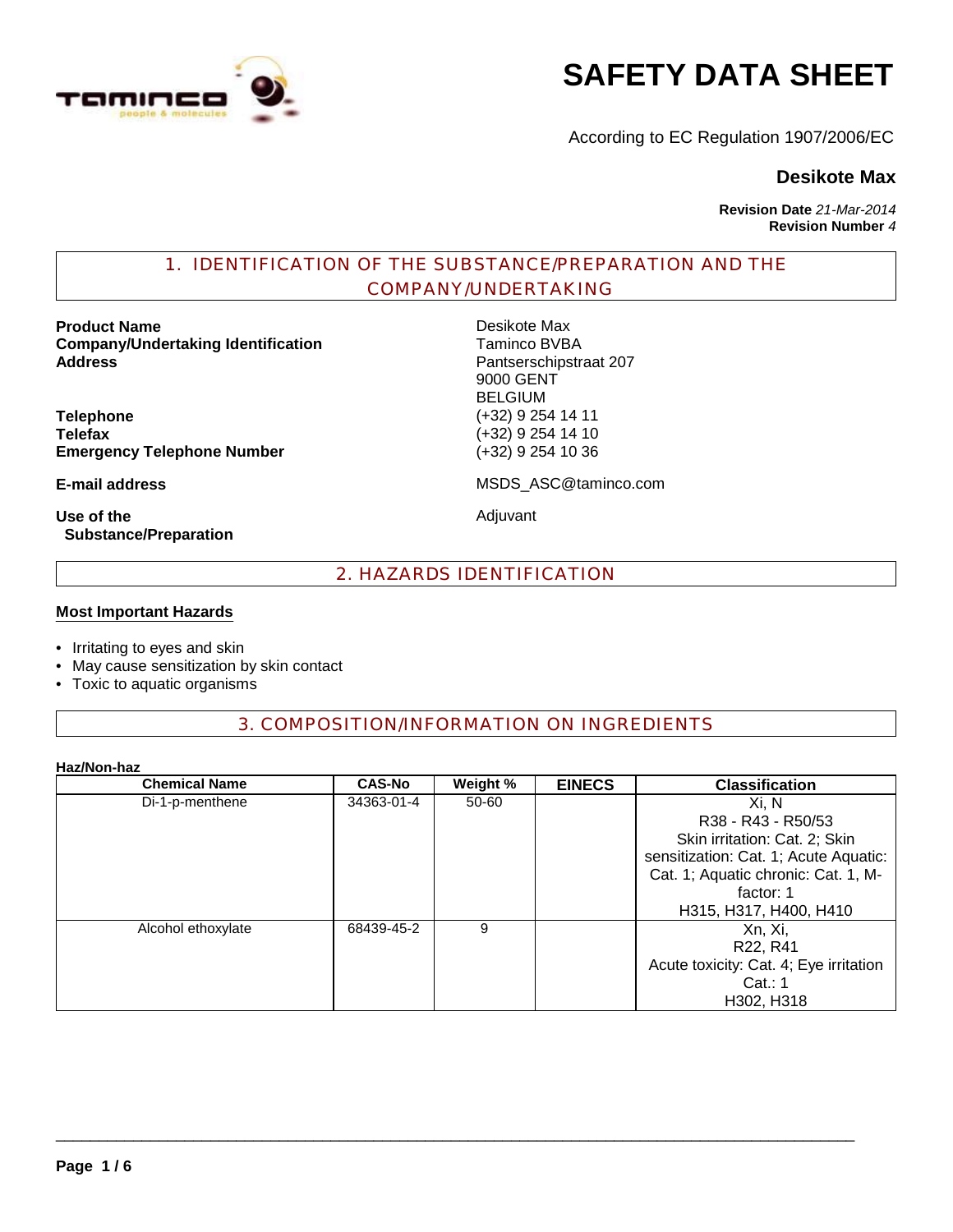|                                                                                     | <b>4. FIRST AID MEASURES</b>                                                                                                                                                                                                 |  |  |  |  |
|-------------------------------------------------------------------------------------|------------------------------------------------------------------------------------------------------------------------------------------------------------------------------------------------------------------------------|--|--|--|--|
| <b>Inhalation</b>                                                                   | • Consult a physician after significant exposure<br>Remove from exposure, lie down                                                                                                                                           |  |  |  |  |
| <b>Eye Contact</b>                                                                  | If eye irritation persists, consult a specialist                                                                                                                                                                             |  |  |  |  |
| <b>Skin Contact</b>                                                                 | • Wash off immediately with soap and plenty of water                                                                                                                                                                         |  |  |  |  |
| Drink plenty of water<br>Ingestion<br>Do not induce vomiting<br>Consult a physician |                                                                                                                                                                                                                              |  |  |  |  |
|                                                                                     | <b>5. FIRE-FIGHTING MEASURES</b>                                                                                                                                                                                             |  |  |  |  |
| <b>Suitable Extinguishing Media</b>                                                 | • carbon dioxide (CO2)<br>foam<br>or<br>Dry powder                                                                                                                                                                           |  |  |  |  |
| <b>Specific methods</b>                                                             | • Burning produces obnoxious and toxic fumes                                                                                                                                                                                 |  |  |  |  |
| fighters                                                                            | Special protective equipment for fire- • Wear face-shield and protective suit for abnormal processing problems<br>In the event of fire, wear self contained breathing apparatus<br>$\bullet$<br>protective suit<br>$\bullet$ |  |  |  |  |
|                                                                                     | <b>6. ACCIDENTAL RELEASE MEASURES</b>                                                                                                                                                                                        |  |  |  |  |
| <b>Environmental Precautions</b>                                                    | • Do not allow run-off from fire fighting to enter drains or water courses<br>• Local authorities should be advised if significant spillages cannot be contained                                                             |  |  |  |  |
| <b>Methods for Clean-up</b>                                                         | • Absorb spill with inert material (e.g. dry sand or earth), then place in a chemical<br>waste container<br>Flush with plenty of water                                                                                       |  |  |  |  |
|                                                                                     | <b>7. HANDLING AND STORAGE</b>                                                                                                                                                                                               |  |  |  |  |

#### **Storage**

- **Technical measures/Precautions** Keep away from food, drink and animal feeding stuffs
	- Keep away from children
	- Store in original container
	- Keep container tightly closed

#### **Handling**

**Technical measures/Precautions** • When using, do not eat, drink or smoke

- Avoid breathing vapors or mists
	- Do not contaminate surface water

## 8. EXPOSURE CONTROLS / PERSONAL PROTECTION

 $\overline{\phantom{a}}$  , and the contribution of the contribution of the contribution of the contribution of the contribution of the contribution of the contribution of the contribution of the contribution of the contribution of the

#### **Occupational exposure controls**

#### **Exposure limits**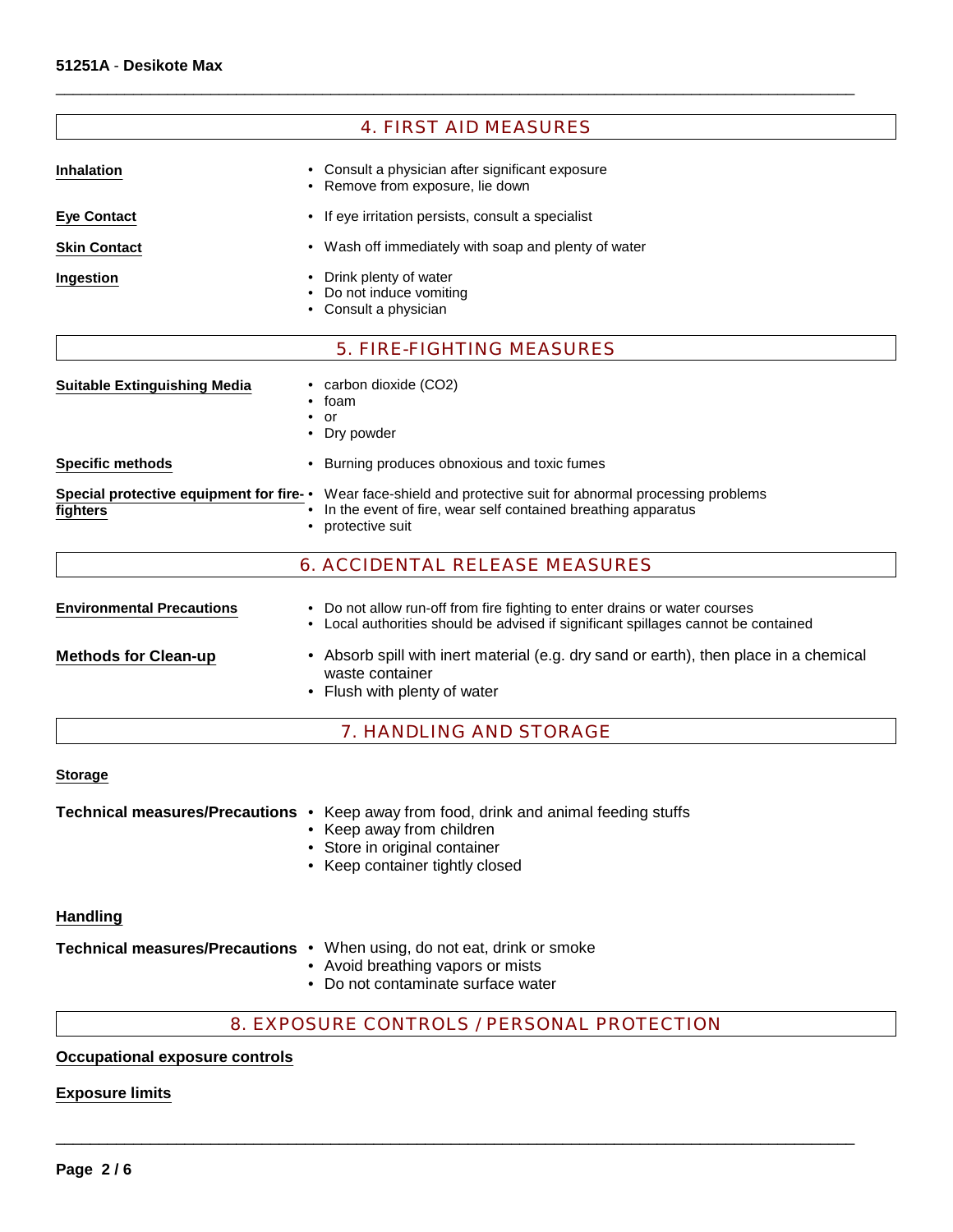| <b>Chemical Name</b>  | <b>GOEL</b> | TI V<br><b>ACGIH</b> |
|-----------------------|-------------|----------------------|
| Di-<br>1-p-menthene   | Not listed  | listed<br>Not.       |
| ethoxvlate<br>Alcohol | Not listed  | Not<br>⊺listed       |

 $\_$  ,  $\_$  ,  $\_$  ,  $\_$  ,  $\_$  ,  $\_$  ,  $\_$  ,  $\_$  ,  $\_$  ,  $\_$  ,  $\_$  ,  $\_$  ,  $\_$  ,  $\_$  ,  $\_$  ,  $\_$  ,  $\_$  ,  $\_$  ,  $\_$  ,  $\_$  ,  $\_$  ,  $\_$  ,  $\_$  ,  $\_$  ,  $\_$  ,  $\_$  ,  $\_$  ,  $\_$  ,  $\_$  ,  $\_$  ,  $\_$  ,  $\_$  ,  $\_$  ,  $\_$  ,  $\_$  ,  $\_$  ,  $\_$  ,

#### **Personal Protective Equipment**

**•** Safety glasses with side-shields

- 
- **Hand Protection rubber or plastic gloves**
- **Respiratory Protection Respiratory Protection** 
	-
- 
- **Skin Protection** Ensure that eyewash stations and safety showers are close to the workstation location

## 9. PHYSICAL AND CHEMICAL PROPERTIES

#### **General Information**

| Color | Off-white    |
|-------|--------------|
|       | t٥           |
|       | pink         |
| Odor  | mild         |
|       | Terpene-like |

#### **Important Health Safety and Environmental Information**

| <b>Boiling Point/Range</b>      | $>100^{\circ}$ C  |
|---------------------------------|-------------------|
| <b>Flash Point</b>              | $>100^{\circ}$ C  |
| <b>Viscosity</b>                | 800 mPas @ 20°C   |
| <b>Vapor Pressure</b>           | 0.02Pa @ 25 °C    |
| <b>Relative density</b>         | 0.96              |
| рH                              | No data available |
| <b>Water solubility</b>         | Partly soluble    |
| <b>Melting Point/Range</b>      | No data available |
| <b>Density</b>                  | No data available |
| <b>Autoignition Temperature</b> | $268^{\circ}$ C   |

## 10. STABILITY AND REACTIVITY

| <b>Conditions to Avoid</b>                        | • None known    |
|---------------------------------------------------|-----------------|
| <b>Materials to avoid</b>                         | • None known    |
| <b>Hazardous Decomposition</b><br><b>Products</b> | • Carbon oxides |

## 11. TOXICOLOGICAL INFORMATION

 $\_$  ,  $\_$  ,  $\_$  ,  $\_$  ,  $\_$  ,  $\_$  ,  $\_$  ,  $\_$  ,  $\_$  ,  $\_$  ,  $\_$  ,  $\_$  ,  $\_$  ,  $\_$  ,  $\_$  ,  $\_$  ,  $\_$  ,  $\_$  ,  $\_$  ,  $\_$  ,  $\_$  ,  $\_$  ,  $\_$  ,  $\_$  ,  $\_$  ,  $\_$  ,  $\_$  ,  $\_$  ,  $\_$  ,  $\_$  ,  $\_$  ,  $\_$  ,  $\_$  ,  $\_$  ,  $\_$  ,  $\_$  ,  $\_$  ,

#### **Product Information**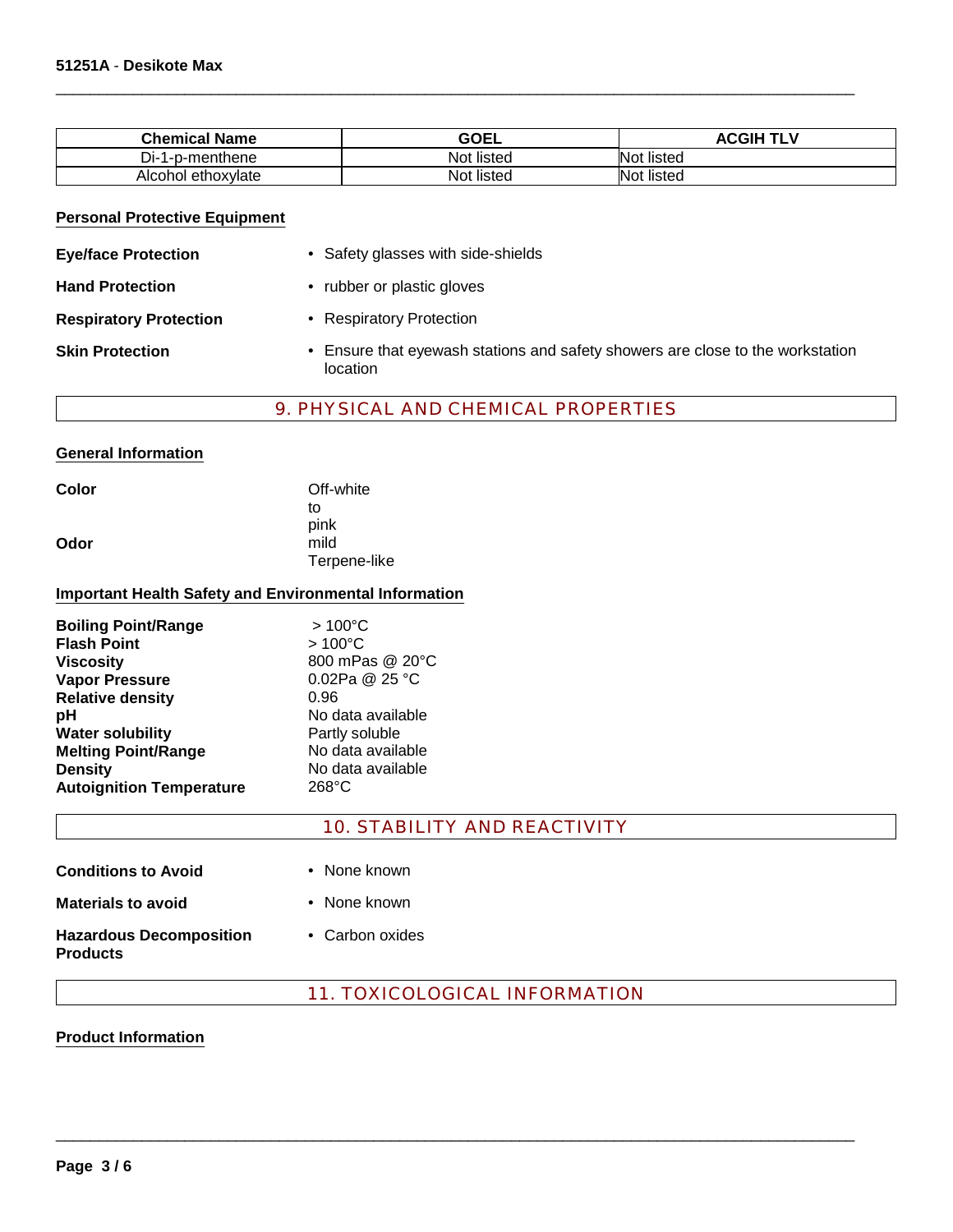|                                  | <b>11. TOXICOLOGICAL INFORMATION</b>                    |
|----------------------------------|---------------------------------------------------------|
| $LD50/oral/rat =$                | > 2500 mg/kg                                            |
| $LD50/dermal/rat =$              | > 2000 mg/kg                                            |
| $LC50/inhalation/4h/rat =$       | $> 4.96$ mg/l                                           |
| <b>Eye irritation</b>            | Mild eye irritation                                     |
| <b>Skin irritation</b>           | Moderate skin irritation                                |
| <b>Sensitization</b>             | Causes sensitization                                    |
| <b>Target Organ Effects</b>      | Not available                                           |
| <b>Mutagenic Effects</b>         | No information available                                |
| <b>Reproductive toxicity</b>     | Did not show teratogenic effects in animal experiments  |
| <b>Carcinogenic effects</b>      | Did not show carcinogenic effects in animal experiments |
| <b>Human experience</b>          |                                                         |
| <b>Human experience</b>          | no data available                                       |
|                                  | <b>12. ECOLOGICAL INFORMATION</b>                       |
| <b>Ecotoxicity</b>               |                                                         |
|                                  |                                                         |
| <b>Toxicity to fish</b>          | $LC50:41$ mg/L                                          |
| $EC50/48h/daphnia =$             | $1.9 - 10$ mg/L                                         |
| $EC50/120h/algae =$              | 72 mg/l                                                 |
| <b>Toxicity to bacteria</b>      | No information available                                |
| <b>Mobility</b>                  |                                                         |
| $Koc = 54.4$                     |                                                         |
| <b>Persistence/Degradability</b> |                                                         |
| Not readily biodegradable        |                                                         |
|                                  |                                                         |

 $\_$  ,  $\_$  ,  $\_$  ,  $\_$  ,  $\_$  ,  $\_$  ,  $\_$  ,  $\_$  ,  $\_$  ,  $\_$  ,  $\_$  ,  $\_$  ,  $\_$  ,  $\_$  ,  $\_$  ,  $\_$  ,  $\_$  ,  $\_$  ,  $\_$  ,  $\_$  ,  $\_$  ,  $\_$  ,  $\_$  ,  $\_$  ,  $\_$  ,  $\_$  ,  $\_$  ,  $\_$  ,  $\_$  ,  $\_$  ,  $\_$  ,  $\_$  ,  $\_$  ,  $\_$  ,  $\_$  ,  $\_$  ,  $\_$  ,

# **Bioaccumulative Potential**

No data available

|                                                        | <b>13. DISPOSAL CONSIDERATIONS</b>                                                 |  |  |  |  |
|--------------------------------------------------------|------------------------------------------------------------------------------------|--|--|--|--|
| <b>Waste from Residues / Unused</b><br><b>Products</b> | • Dispose of in accordance with local regulations                                  |  |  |  |  |
| <b>Contaminated Packaging</b>                          | • Empty containers should be taken for local recycling, recovery or waste disposal |  |  |  |  |
|                                                        | <b>14. TRANSPORT INFORMATION</b>                                                   |  |  |  |  |
| <b>Road transport</b>                                  |                                                                                    |  |  |  |  |
| <b>Class</b>                                           | 9                                                                                  |  |  |  |  |
| <b>UN-No</b>                                           | UN 3082                                                                            |  |  |  |  |
| <b>Packing Group</b>                                   | PG III                                                                             |  |  |  |  |
| <b>Proper Shipping Name</b>                            | 3082 - Environmentally hazardous substance, liquid, n.o.s                          |  |  |  |  |

 $\_$  ,  $\_$  ,  $\_$  ,  $\_$  ,  $\_$  ,  $\_$  ,  $\_$  ,  $\_$  ,  $\_$  ,  $\_$  ,  $\_$  ,  $\_$  ,  $\_$  ,  $\_$  ,  $\_$  ,  $\_$  ,  $\_$  ,  $\_$  ,  $\_$  ,  $\_$  ,  $\_$  ,  $\_$  ,  $\_$  ,  $\_$  ,  $\_$  ,  $\_$  ,  $\_$  ,  $\_$  ,  $\_$  ,  $\_$  ,  $\_$  ,  $\_$  ,  $\_$  ,  $\_$  ,  $\_$  ,  $\_$  ,  $\_$  ,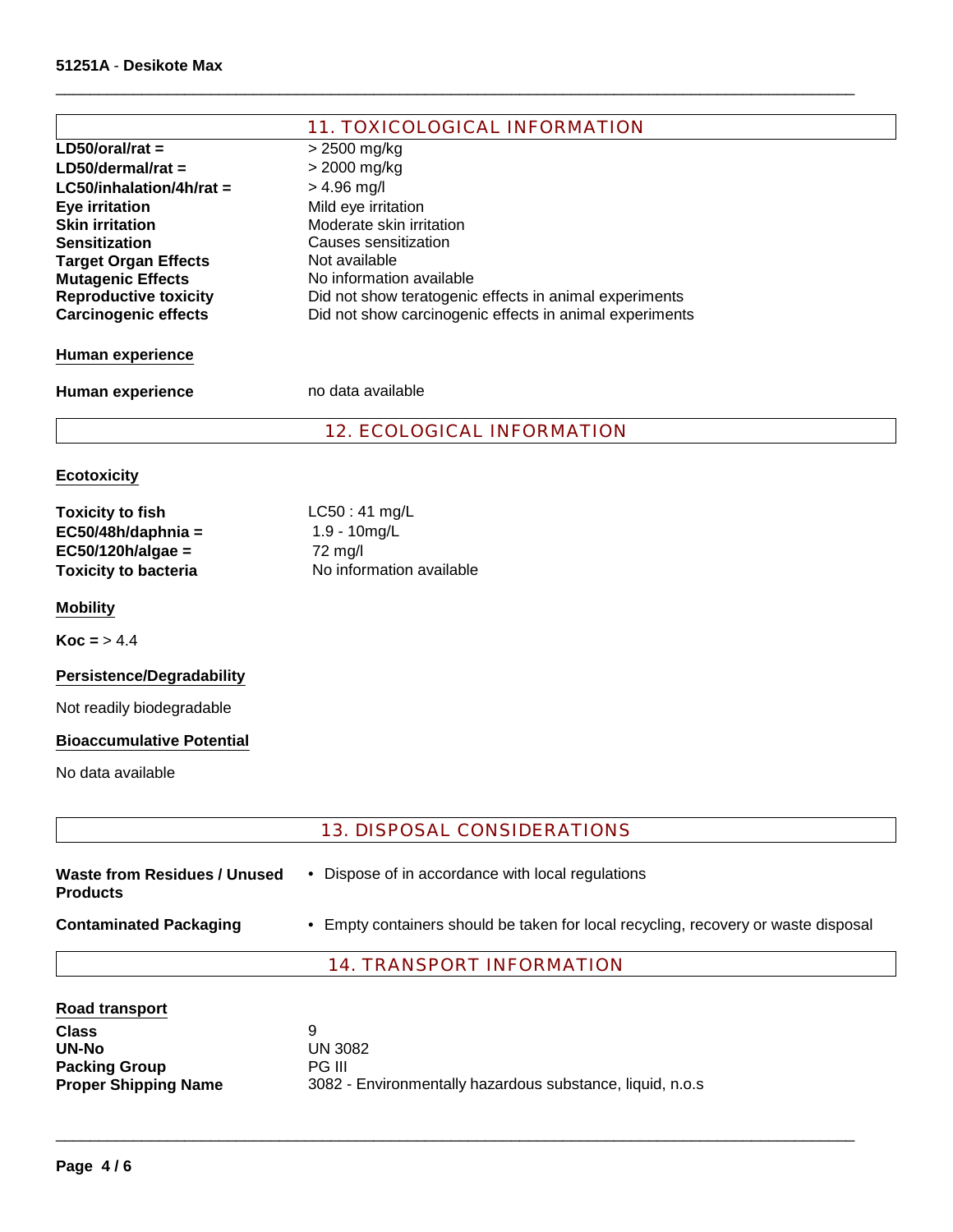| <b>14. TRANSPORT INFORMATION</b> |                  |                                                                                                                   |                                                                                   |             |             |
|----------------------------------|------------------|-------------------------------------------------------------------------------------------------------------------|-----------------------------------------------------------------------------------|-------------|-------------|
| <b>Hazard Indicator</b>          | 90               |                                                                                                                   |                                                                                   |             |             |
| Sea transport                    |                  |                                                                                                                   |                                                                                   |             |             |
| <b>Class</b>                     | 9                |                                                                                                                   |                                                                                   |             |             |
| <b>UN-No</b>                     | <b>UN 3082</b>   |                                                                                                                   |                                                                                   |             |             |
| <b>Packing Group</b>             | PG III           |                                                                                                                   |                                                                                   |             |             |
| <b>Marine pollutant</b>          | yes              |                                                                                                                   |                                                                                   |             |             |
| <b>Proper Shipping Name</b>      |                  |                                                                                                                   | 3082 - Environmentally hazardous substance, liquid, n.o.s                         |             |             |
| Air transport                    |                  |                                                                                                                   |                                                                                   |             |             |
| <b>Class</b>                     | 9                |                                                                                                                   |                                                                                   |             |             |
| <b>UN-No</b>                     | <b>UN 3082</b>   |                                                                                                                   |                                                                                   |             |             |
| <b>Packing Group</b>             | PG III           |                                                                                                                   |                                                                                   |             |             |
| <b>Proper Shipping Name</b>      |                  |                                                                                                                   | 3082 - Environmentally hazardous substance, liquid, n.o.s                         |             |             |
|                                  |                  | <b>15. REGULATORY INFORMATION</b>                                                                                 |                                                                                   |             |             |
| Symbol(s)                        | • Xi - Irritant  | • N - Dangerous for the environment.                                                                              |                                                                                   |             |             |
|                                  |                  |                                                                                                                   |                                                                                   |             |             |
| R-phrase(s)                      |                  | • R36/38 - Irritating to eyes and skin<br>• R43 - May cause sensitization by skin contact.<br>aquatic environment | • R51/53 - Toxic to aquatic organisms, may cause long-term adverse effects in the |             |             |
| S-phrase(s)                      | collection point | • S23 - Do not breathe spray<br>• S24 - Avoid contact with skin.                                                  | • S56 - Dispose of this material and its container at hazardous or special waste  |             |             |
| <b>International Inventories</b> |                  |                                                                                                                   |                                                                                   |             |             |
| <b>Chemical Name</b>             | <b>TSCA</b>      | <b>EINECS</b>                                                                                                     | <b>DSL</b>                                                                        | <b>ENCS</b> | <b>AICS</b> |
| Di_1_n_manthana                  |                  |                                                                                                                   |                                                                                   |             |             |

 $\_$  ,  $\_$  ,  $\_$  ,  $\_$  ,  $\_$  ,  $\_$  ,  $\_$  ,  $\_$  ,  $\_$  ,  $\_$  ,  $\_$  ,  $\_$  ,  $\_$  ,  $\_$  ,  $\_$  ,  $\_$  ,  $\_$  ,  $\_$  ,  $\_$  ,  $\_$  ,  $\_$  ,  $\_$  ,  $\_$  ,  $\_$  ,  $\_$  ,  $\_$  ,  $\_$  ,  $\_$  ,  $\_$  ,  $\_$  ,  $\_$  ,  $\_$  ,  $\_$  ,  $\_$  ,  $\_$  ,  $\_$  ,  $\_$  ,

| Di-1-p-menthene           |  |               |         |
|---------------------------|--|---------------|---------|
| <b>Alcohol ethoxylate</b> |  | DSL<br>_isted | .isted. |
|                           |  |               |         |

 $\_$  ,  $\_$  ,  $\_$  ,  $\_$  ,  $\_$  ,  $\_$  ,  $\_$  ,  $\_$  ,  $\_$  ,  $\_$  ,  $\_$  ,  $\_$  ,  $\_$  ,  $\_$  ,  $\_$  ,  $\_$  ,  $\_$  ,  $\_$  ,  $\_$  ,  $\_$  ,  $\_$  ,  $\_$  ,  $\_$  ,  $\_$  ,  $\_$  ,  $\_$  ,  $\_$  ,  $\_$  ,  $\_$  ,  $\_$  ,  $\_$  ,  $\_$  ,  $\_$  ,  $\_$  ,  $\_$  ,  $\_$  ,  $\_$  ,

## 16. OTHER INFORMATION